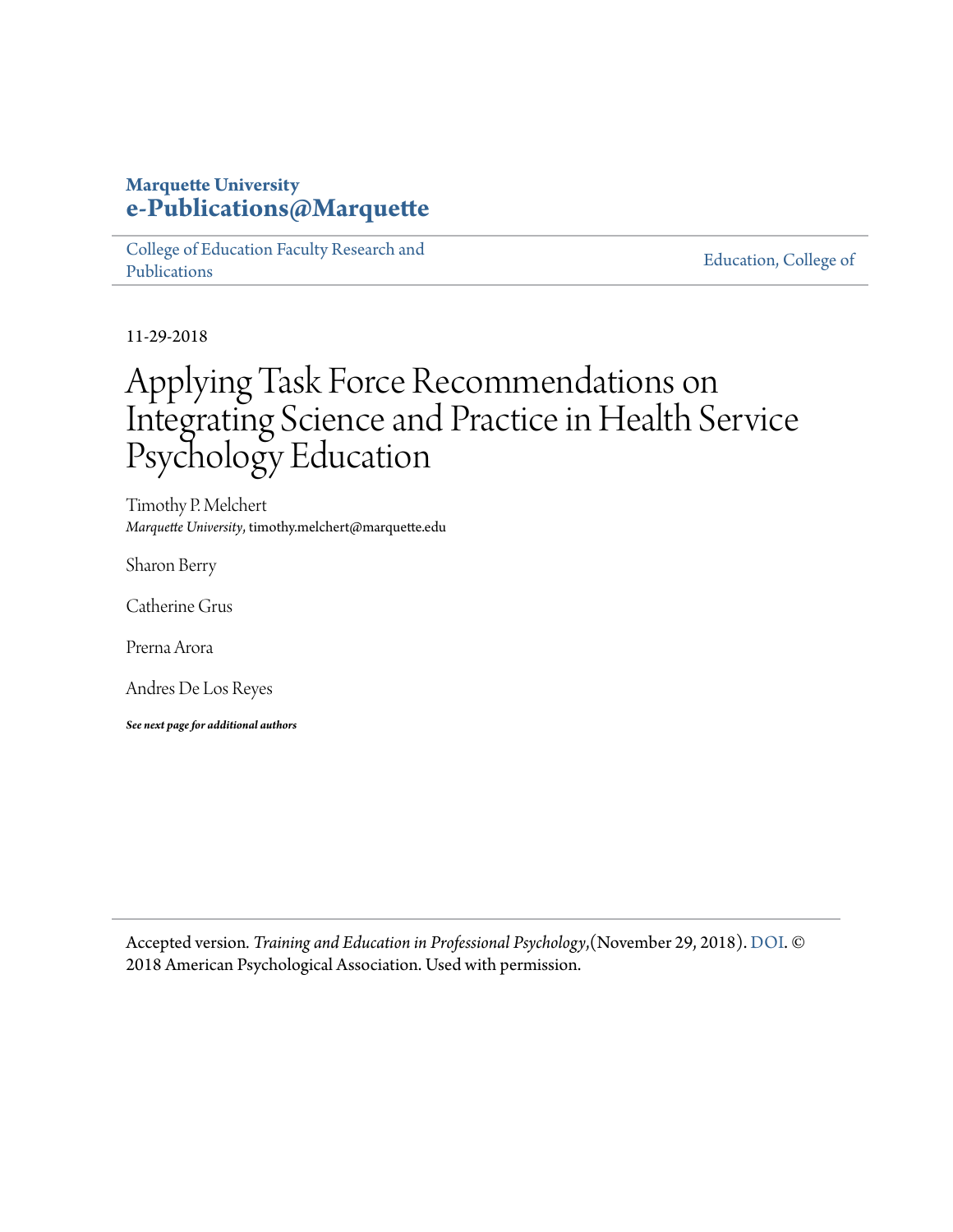#### **Authors**

Timothy P. Melchert, Sharon Berry, Catherine Grus, Prerna Arora, Andres De Los Reyes, Tammy L. Hughes, Bruce Eugene Moyer, Jennifer Moye, Frederick L. Oswald, and Ronald H. Rozensky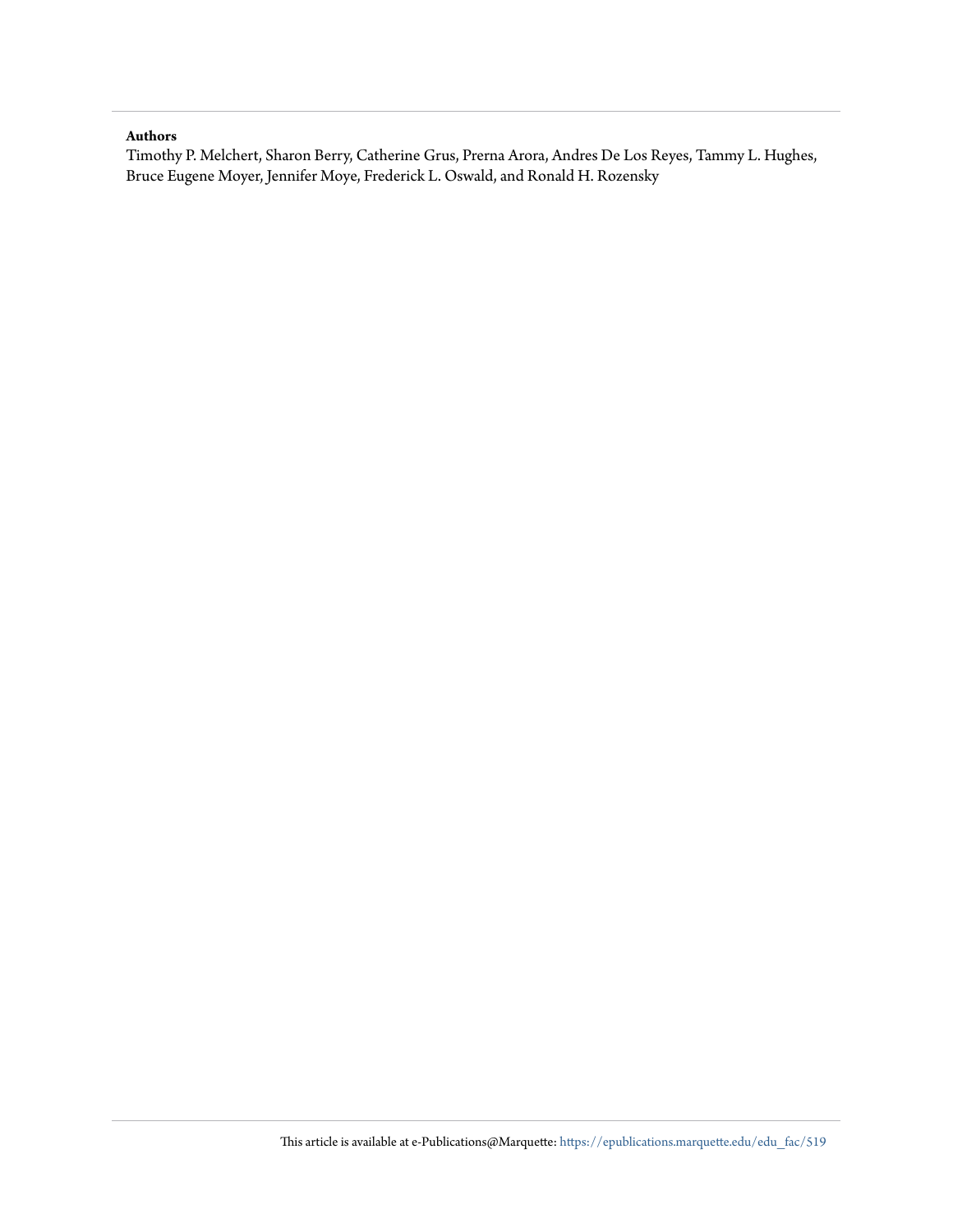#### **Marquette University**

## **e-Publications@Marquette**

#### *Education Faculty Research and Publications/College of Education*

*This paper is NOT THE PUBLISHED VERSION;* **but the author's final, peer-reviewed manuscript.** The published version may be accessed by following the link in the citation below.

*Training and Education in Professional Psychology*, (2018). [DOI.](http://dx.doi.org/10.1037/tep0000222) This article is © American Psychological Association and permission has been granted for this version to appear in  $e$ -[Publications@Marquette.](http://epublications.marquette.edu/) American Psychological Association does not grant permission for this article to be further copied/distributed or hosted elsewhere without the express permission from American Psychological Association.

# Applying Task Force Recommendations on Integrating Science and Practice in Health Service Psychology Education

Timothy P. Melchert<sup>a,</sup> Sharon Berry<sup>b</sup>, Catherine Grus<sup>c,</sup> Prerna Arora<sup>d</sup>, Andres De Los Reyes<sup>e</sup>, Tammy L. Hughes<sup>f</sup>, Jennifer Moye<sup>g</sup>, Frederick L. Oswald<sup>h</sup>, and Ronald H. Rozensky<sup>i</sup>

a Marquette University b Children's Minnesota c American Psychological Association Education Directorate <sup>d</sup> Columbia University e University of Maryland at College Park f Duquesne University g VA Boston Healthcare System and Harvard Medical School h Rice University <sup>i</sup> University of Florida

Corresponding Author: Timothy Melchert, Department of Counselor Education and Counseling Psychology, 113K Schroeder Complex, Marquette University, Milwaukee, WI 53201 (414-288-7379, [tim.melchert@marquette.edu\)](mailto:tim.melchert@marquette.edu)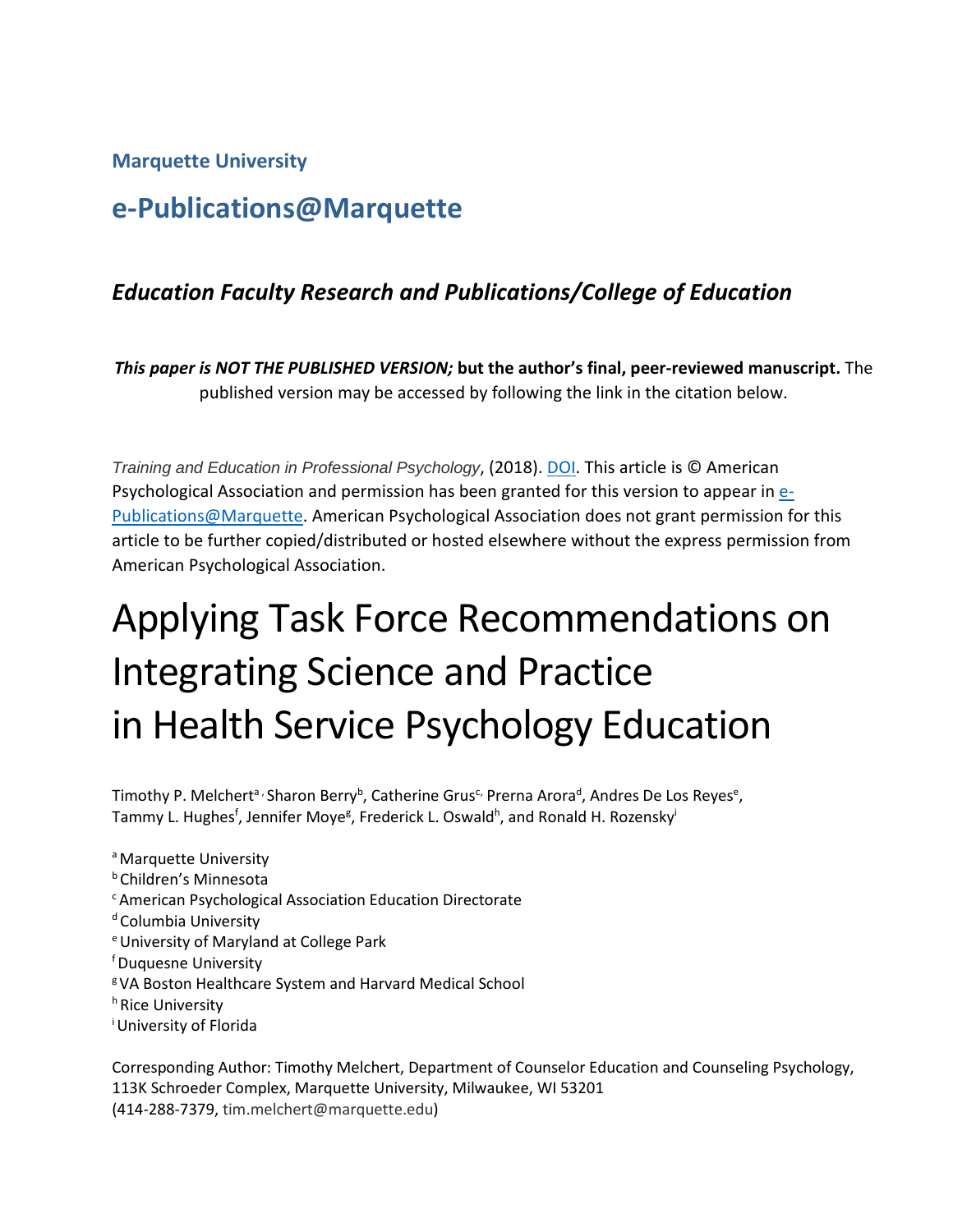#### Abstract

The proper role of research skills and training to conduct research in professional psychology education has been controversial throughout the history of the field. An extensive effort was undertaken recently to address that issue and identify ways the field might move forward in a more unified manner. In 2015, the American Psychological Association (APA) Board of Educational Affairs convened a task force to address one of the recommendations made by the Health Service Psychology Education Collaborative in 2013. That recommendation stated that the education and training of HSPs include an integrative approach to science and practice that incorporates scientific-mindedness, training in research skills, and goes well beyond merely "consuming" research findings. The task force subsequently developed recommendations related to the centrality of science competencies for HSPs and how these competencies extend beyond training in evidence-based practice. This manuscript discusses the findings of the task force and the implications of its recommendations for education and training in HSP. The challenges and opportunities associated with implementing these recommendations in HSP graduate programs are examined.

**Key Words**: health service psychology, integrating science and practice, psychology education and training, science competencies, evidence-based practice

The question of how best to integrate training for science and practice in health service psychology (HSP) education has been a source of contention and debate across the history of the profession. In fact, this question was present from the very beginning of the field, including at the seminal Boulder Conference in 1949 when the scientist-practitioner model of professional psychology education was established. The most influential resolution of the Boulder Conference was the decision "to recommend the training of the clinical psychologist for research and practice, with equal emphasis on both" (Raimy, 1950, p. 79). The conference report explained that "A few participants were strongly in favor of concentrating exclusively on training for service…Some other participants were as strongly opposed to diluting a good research training with time spent on applied diagnostics and therapy…In the face of such an apparent split, reconciliation was surprisingly rapid and almost unanimous" (Raimy, 1950, p. 79).

Despite the nearly unanimous decision of the Boulder conferees to adopt the scientist-practitioner model of training in professional psychology, the decision to train students as both scientists and practitioners soon received significant criticism (Clark, 1957; Hughes, 1952). The 1965 Chicago Conference on the Professional Preparation of Clinical Psychologists approved a recommendation that professional psychology experiment with different models of training (Hoch, Ross, & Winder, 1966), and the practitionerscholar Psy.D. model was subsequently approved at the Vail Conference in 1973 (Korman, 1976). The National Council of Schools of Professional Psychology formed the following year and emphasized clinical competencies while deemphasizing research skills (Peterson, McHolland, Bent, Davis-Russell, Edwall, Polite, et al., 1992). But disillusionment with the growing practice emphasis of the APA led thousands of primarily experimental psychologists to break away from the APA to form the American Psychological Society in 1988 (currently named the Association for Psychological Science). Further concern about the erosion of research training in clinical psychology led to the founding of the Academy of Psychological Clinical Science in 1995 and the Psychological Clinical Science Accreditation System in 2007 (McFall, Treat, & Simons, 2015). Over these decades, literally hundreds of theoretical orientations for understanding personality, psychopathology, and psychotherapy were also promulgated (e.g., Corsini & Wedding, 2008, identified over 400), and several of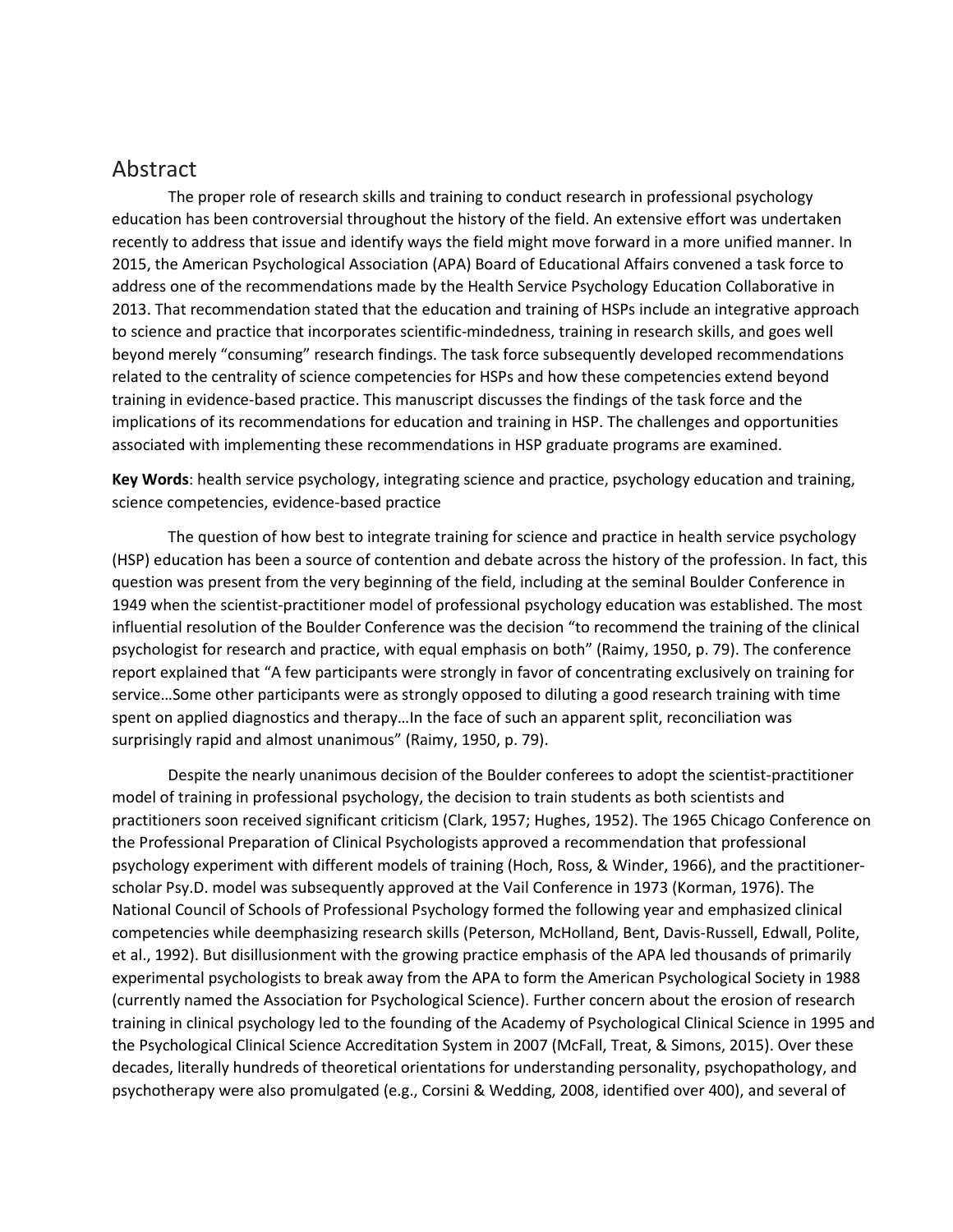these became highly controversial and discredited as well (e.g., Norcross, Koocher, & Garofalo, 2006). By the early 2000s, the conflicts and divisions within psychology had grown so serious that some leading psychologists openly questioned whether the field would be able to continue as a single discipline (Benjamin, 2001, Sternberg, 2005).

Conflicts and divisiveness within the field began subsiding, however, as developments unfolded in the early 2000s. The movement toward evidence-based practice in health care generally (Institute of Medicine, 2001) as well as in psychology specifically (APA Presidential Task Force on Evidence-Based Practice, 2006) was particularly helpful in this regard. This movement had broad support across the health care professions and within professional psychology, but it did little to resolve the historical disagreements and sources of confusion regarding the proper role of research skills and conducting research in HSP education.

#### Formation of the Health Service Psychology Education Collaborative

In 2010, the APA Board of Educational Affairs approved the creation of the Health Service Psychology Education Collaborative (HSPEC) to address key concerns related to education and training for the professional practice of psychology. HSPEC was a multi-year, multi-organizational effort specifically concerned with the disorganized and fragmented approach to professional psychology education in the U.S. As HSPEC noted, "The current state of education and training reveals a fragmented system of educational models, competencies, entry qualifications, licensure criteria, and nomenclature that is confusing to potential students and the public" (HSPEC, 2013, p. 412). The vision of HSPEC was to move beyond this state of affairs to a more unified and coherent approach to education and training in the field. To achieve this vision, HSPEC focused on the role of competencies in HSP education, admission requirements for doctoral education in the field, the development of more uniform accreditation requirements across the U.S., the need for more workforce analysis research for HSPs, as well as the integration of science and practice in HSP education.

Given the significance and breadth of the issues that HSPEC was addressing, no one group was assigned responsibility. Instead, HSPEC included representatives of APA, the Council of Chairs of Training Councils, and the Council of Graduate Departments of Psychology. At its initial meeting in 2010, members of the Collaborative began reviewing data from a survey of 1,330 educators, supervisors, students, and members of APA governance groups along with a variety of other data and reports. The Collaborative reached consensus on several core issues which led to the identification of seven key topics related to the provision of quality education and training in HSP. Recommendations to address these seven topics were then developed with corresponding rationales and proposed action steps. Taken together, they formed the report titled "Professional psychology in health care services: A blueprint for education and training" (hereafter referred to as the *Blueprint*; HSPEC, 2013). The seven main recommendations included in the *Blueprint* are reproduced in Appendix I.

The fifth HSPEC (2013) *Blueprint* recommendation focused on the role of science in HSP education. Given the long-standing disagreements in the profession about the importance of developing competencies in research and science, this recommendation has special significance for education and training in HSP. The recommendation states that "The integration of science and practice requires HSPs to implement evidencebased procedures, utilize a sophisticated degree of scientific mindedness, and do more than 'consume' research findings" (HSPEC, 2013, p. 417). The rationale provided for this recommendation began by noting that "Psychology is a STEM discipline. As a result, the practice of psychology is scientifically based, and science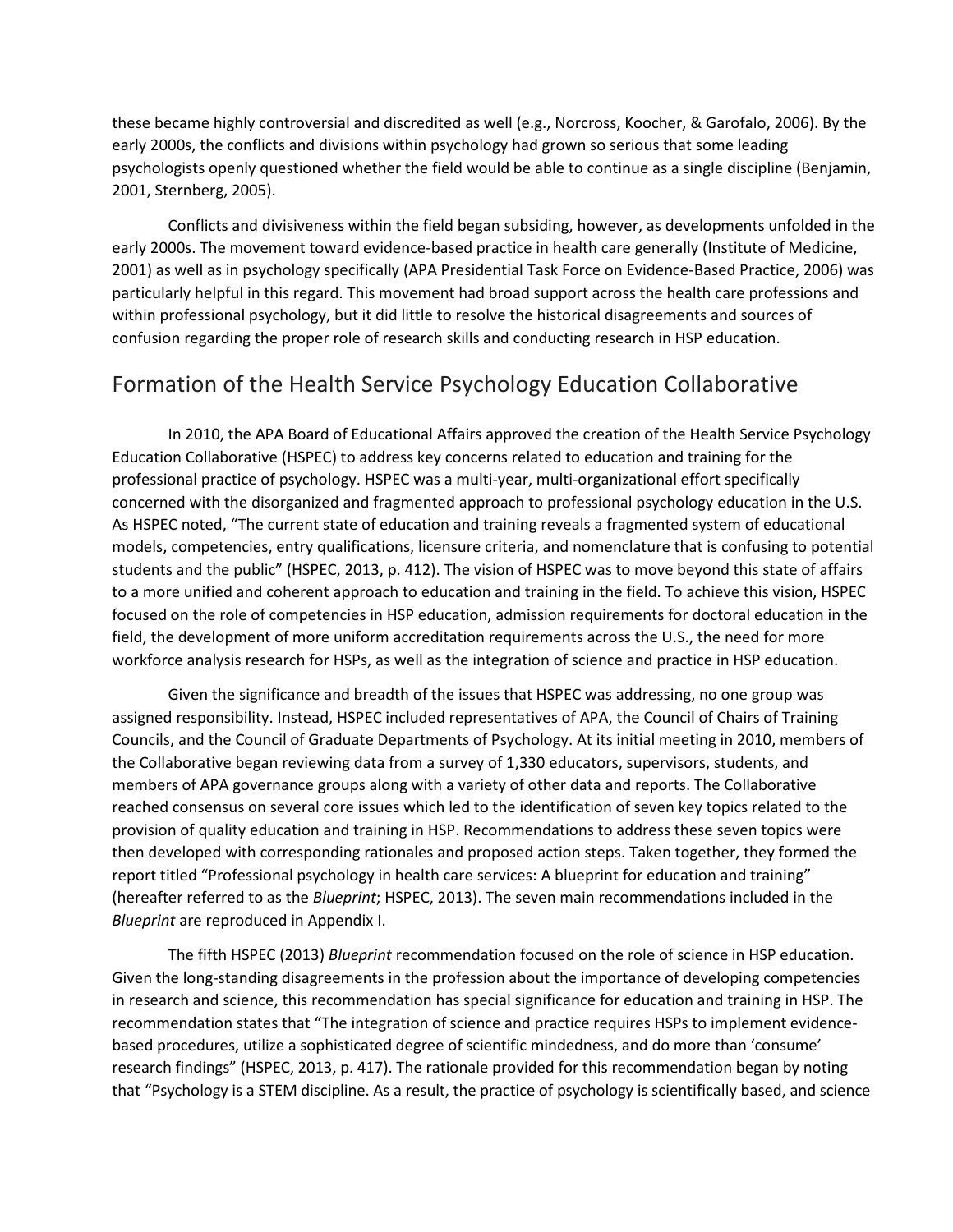is not merely one aspect of a continuum from science to practice. A crucial component of health service psychology, science must be part of all education and training" (p. 417). The report further concluded that "Psychologists who are health service providers need to learn the skills necessary to conduct research and evaluate the applicability of research to clinical practice" (p. 417). These HSPEC recommendations are also consistent with the recent revision of the *Standards of Accreditation for Health Service Psychology* by the APA Commission on Accreditation (APA, 2015) that went into effect in 2017. The HSPEC findings and revision of the accreditation standards are both important indications of the field's reaffirmation of its commitment to science-practice integration and the importance of science and research competencies in HSP education. HSPEC (2013) also identified the competencies that should be incorporated into the learning outcomes expected of students in all HSP programs (see Appendix II).

The HSPEC (2013) *Blueprint* also referred to the historical disagreement regarding the importance of learning research skills by noting that "The development of 'models of clinical training' has unintentionally dichotomized the field into those programs that train for research careers and those programs that train for practice, with the majority of programs falling somewhere in between" (p. 417). The *Blueprint* then suggested that it was time for HSP to leave this disagreement behind by taking a more unified approach to research training:

However, HSPEC believes that all HSPs, regardless of career path, need to be able to conduct research that applies existing knowledge to solve practical problems…. Activities such as conducting program evaluations, evaluating the efficacy of interventions, and quality improvement interventions in one's practice require HSPs to be more than mere consumers of research. Rather, the integration of science and practice must produce HSPs capable of both asking and answering questions in an evidencebased, scientific manner. (pp. 417-418)

### Task Force Recommendations for Competencies in Science

In 2015, the APA Board of Educational Affairs created a task force to take action toward implementing the fifth HSPEC (2013) recommendation. A call for nominations was widely disseminated and the Board of Education Affairs appointed seven members, a liaison from the Board (Tammy Hughes), a chair (Sharon Berry), and support from the APA Education Directorate through Catherine Grus. Task Force members were selected to reflect diversity as well as a broad range of expertise in psychology education and training. The Task Force submitted their final report to the Board of Educational Affairs in 2016; (the full report can be found at<http://www.apa.org/ed/resources/index.aspx> under the heading for "Other Resources and Recommendations for Education").

Based on the conclusions of the HSPEC (2013) *Blueprint*, the findings of the Task Force were predicated on the assumption that the HSP science competencies are key goals for all graduate education and training programs, for all faculty and staff in those programs, and for all students and trainees throughout their education, training, and across their entire professional careers. Behavioral science knowledge and health care practices are evolving rapidly and psychologists must therefore espouse an attitude of lifelong learning and continually update their knowledge and skills. Data on the decreasing halflife of scientific data and its applicability to practice also support this assumption (Neimeyer, Taylor, & Rozensky, 2012).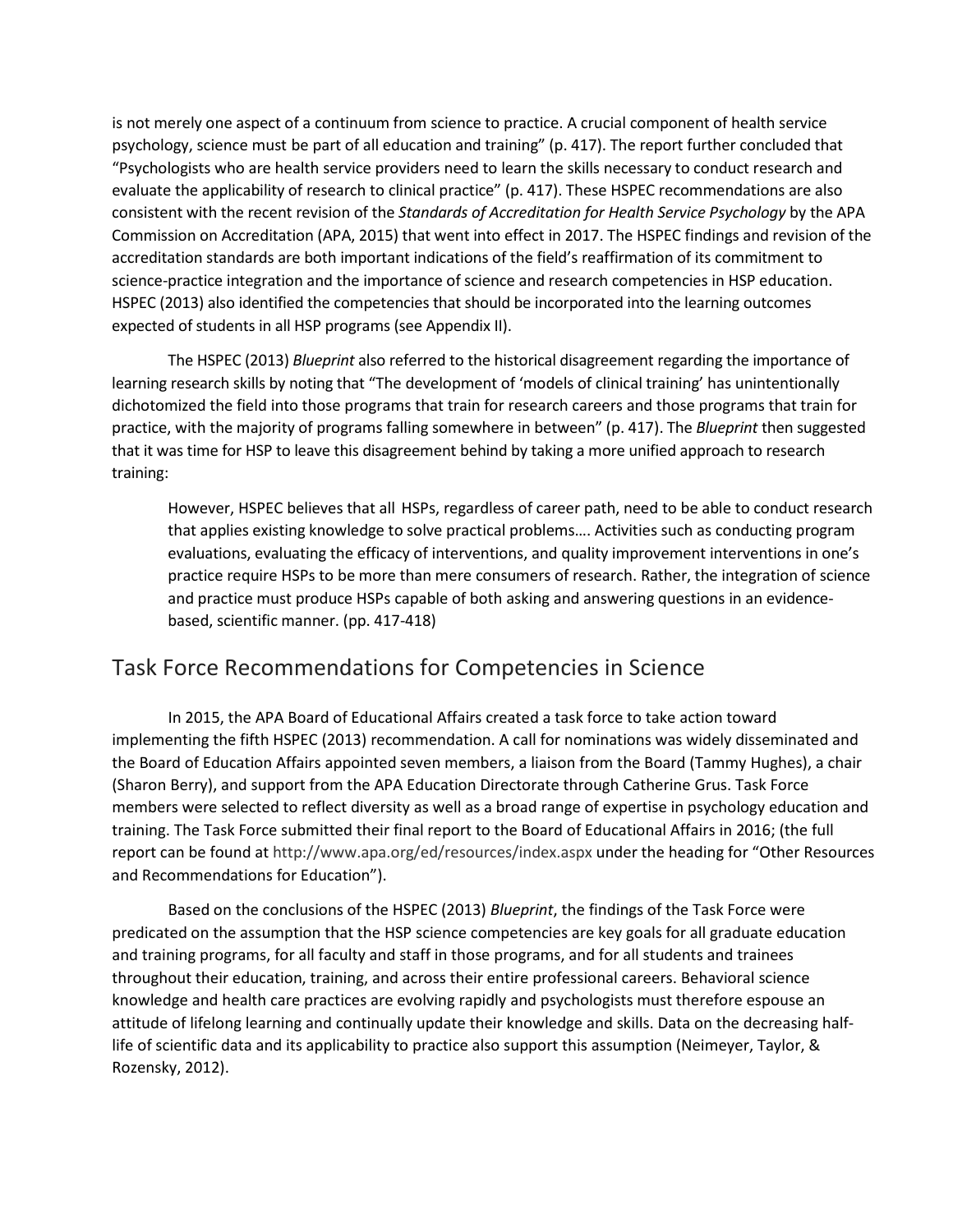The Task Force designed its recommendations to apply across the many recognized specialties in professional psychology and the wide range of scientific and practice areas encompassed within the field. The Task Force noted that the literature related to evidence-based practice (APA Presidential Task Force on Evidence-Based Practice, 2006) is critical but not the only focus of HSP education and training. The expectations related to scientific competence, including the carrying out of research as an expected component of graduate education, further assumes that trainees develop competence in all the HSP recommended competencies and domains.

Based on these assumptions, the Task Force concluded that in order to achieve the integration of practice and science for all HSPs, *all* HSP education and training programs strive to develop the HSPEC science competencies (listed in Appendix II) for all their students and trainees. More specifically, the Task Force further concluded that, as a result of their education and training, all HSPs:

- Are prepared (via their education and training) to conduct research using scientific tools, techniques, and methods to solve both basic and applied problems.
- Produce, evaluate, and disseminate scientific knowledge for purposes of generalizable or local knowledge and its application.
- Utilize a sophisticated degree of scientific mindedness (Bieschke, Fouad, Collins, & Halonen, 2004) and do more than consume research. Consistent with the *Blueprint*, the *integration* of research and practice in education and training activities is critical for producing HSPs who competently and habitually apply scientific thinking in both their research endeavors and clinical practice.
- Are capable of both asking and answering questions in a scientific manner.
- Are trained as competent researchers who understand clinical issues.
- As part of their doctoral education and training, will have conducted an empirical research project that includes the collection, analysis, and interpretation of data. The project will examine a research question that is relevant to psychological science and/or clinical practice (e.g., treatment efficacy, program evaluation, quality improvement studies).
- Are trained as competent clinicians who understand the underlying science in their area(s) of practice.
- Are trained to engage in scientifically based practice and develop the ability to review the scientific, evidencebased literature to make informed decisions for carrying out diagnostic and treatment interventions across practice settings and diagnostic groups.

To assist HSP education and training programs in developing, expanding, adopting, and evaluating research competencies for HSPs, the Task Force also identified student-focused behavioral anchors for each of the nine science competencies included in the HSPEC (2013) *Blueprint*. In addition, the Task Force identified a range of program activities and methods that can be used to evaluate those competencies along with resources that can be used to promote the development of each competency. The behavioral anchors and associated program activities were specified at three levels of education and training: readiness for practicum, readiness for internship, and readiness for entry into practice.

To illustrate the nature of these recommendations across the three levels of training, the Table below reproduces the recommendations that address the first of the nine research and science competencies identified in the HSPEC (2013) *Blueprint*. The columns in the Table titled "Behavioral Anchors for Trainees" reflect a synthesis of items generated by the Task Force along with those from existing competency models, including the competency benchmarks developed by APA (APA, 2011), counseling psychology (Council of Counseling Psychology Training Programs, 2013), health psychology (Society for Health Psychology, 2016), and clinical psychology (University of Saskatchewan Department of Psychology, 2013). Similarly, in the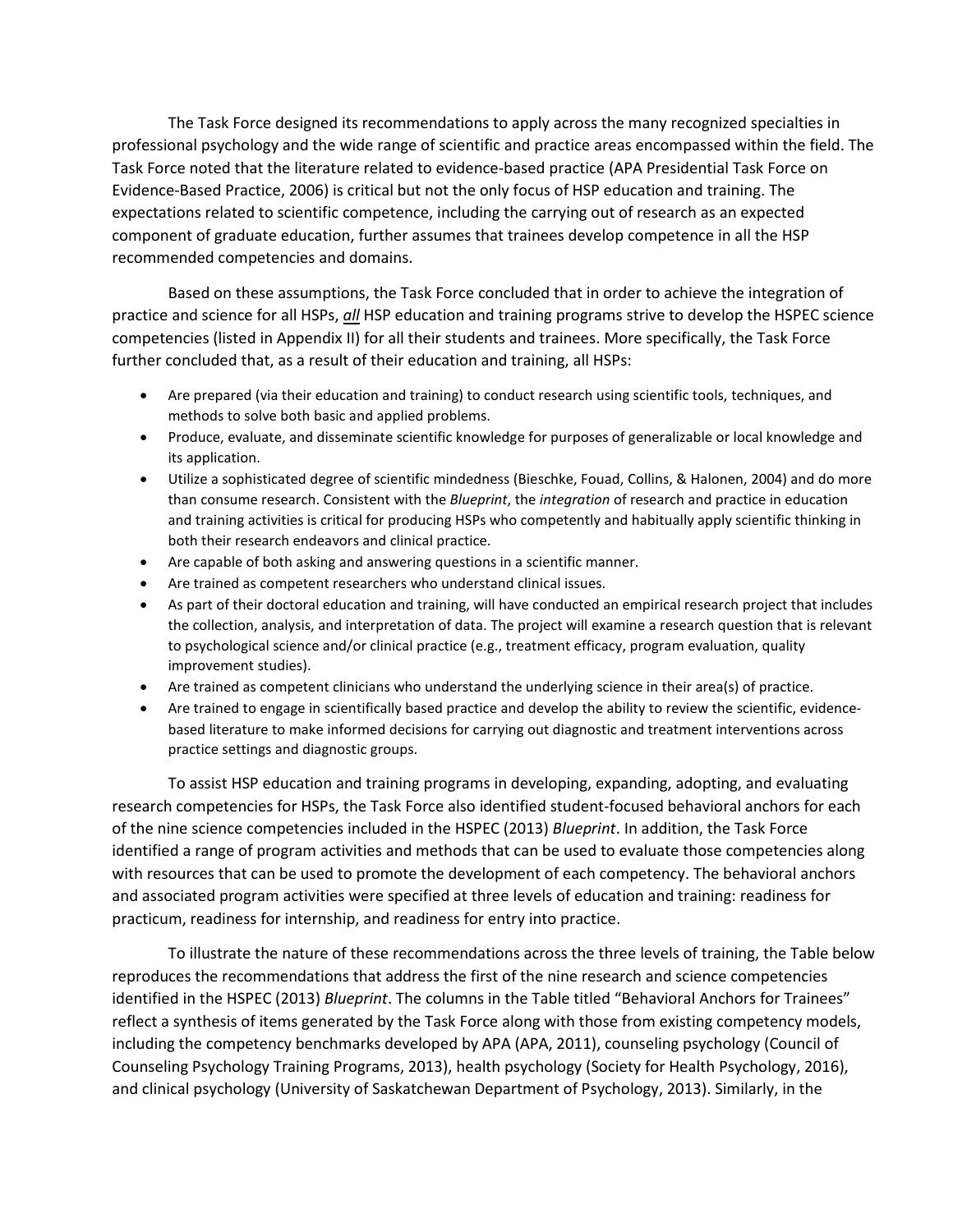columns titled "Program Activities," suggested methods for teaching and evaluating each competency were referenced when appropriate or were generated by the Task Force. In some cases, competencies overlapped such that the same method or activity can be used to teach and evaluate several competencies. In addition, the final column lists educational resources that can be used to help achieve the various competencies. These resources were certainly not meant to be exhaustive and many other useful examples could have been included. The Task Force also encouraged programs to specify the means by which they will evaluate the success of each trainee in developing the behavioral anchors for each competency at each level of training. The behavioral anchors, program activities, and educational resources for all nine of the HSPEC (2013) science competencies can be found in the complete Task Force report (at [http://www.apa.org/ed/resources/index.aspx\)](http://www.apa.org/ed/resources/index.aspx).

Of critical importance to the Task Force was the understanding that **these recommendations were offered as guidance to the field, not prescriptions**. Consistent with the APA Commission on Accreditation Standards for Accreditation (2015), each academic department or training program was viewed as having the flexibility and academic freedom to adopt and adapt these recommendations to reflect local programming philosophy, knowledge and skills specific to the specialization, as well as profession-wide competencies required of accredited programs in health service psychology (APA CoA, 2015). The descriptors, definitions, and recommendations in the Task Force report were not offered as "bright lines" or enforceable standards, but rather as guidance to help education and training programs adopt the expectations of the *Blueprint*.

#### Implications for HSP Education and Training

The Task Force's emphasis on integrating science and practice in HSP education serves to establish HSPs as making distinctive and valued contributions to health care. Such integration across all education and training programs in HSP also reflects a commitment to reinforcing the core value that psychology places on current, consensus-based professional standards for quality in education and training. First-hand engagement in the scientific research process along with the provision of clinical services will strengthen students' knowledge and skill in scientific thinking and evidence-based practice, and thereby strengthen both practice and research competencies among trainees in HSP programs.

Accredited HSP programs vary in their emphasis on research-based competencies but, consistent with current APA accreditation standards, all are addressing scientific competencies as a general expectation for all their graduates (APA, 2017). Since the HSPEC (2013) *Blueprint* was developed, the APA *Standards of Accreditation for Health Service Psychology* (APA, 2015) have incorporated the expectation for the integration of science and practice in all programs. Given natural and expected variations in curriculum, programs themselves are tasked with the responsibility of how best to determine the implementation and measurement of student learning that reflects the integration of science and practice into the curriculum. To reach this goal, it is suggested that programs take a developmental approach where the specific learner's levels of knowledge and skills are monitored across the curriculum so that graduate student learning is sequential, cumulative, and scaffolded toward more independence, even (and especially) as contextual variables become more complex. It is also suggested that programs explicate how the priorities of the local curriculum and learning activities are consistent with the program's goals and national definitions of HSP, such as those provided by the APA Commission on Accreditation (APA, 2015, 2017) and HSPEC (2013). The Task Force suggestions for behavioral anchors and learning activities were intended to be practical, realizable, and measurable, and not require extensive resources for programs newly embarking on the local, programmatic implementation of this national expectation.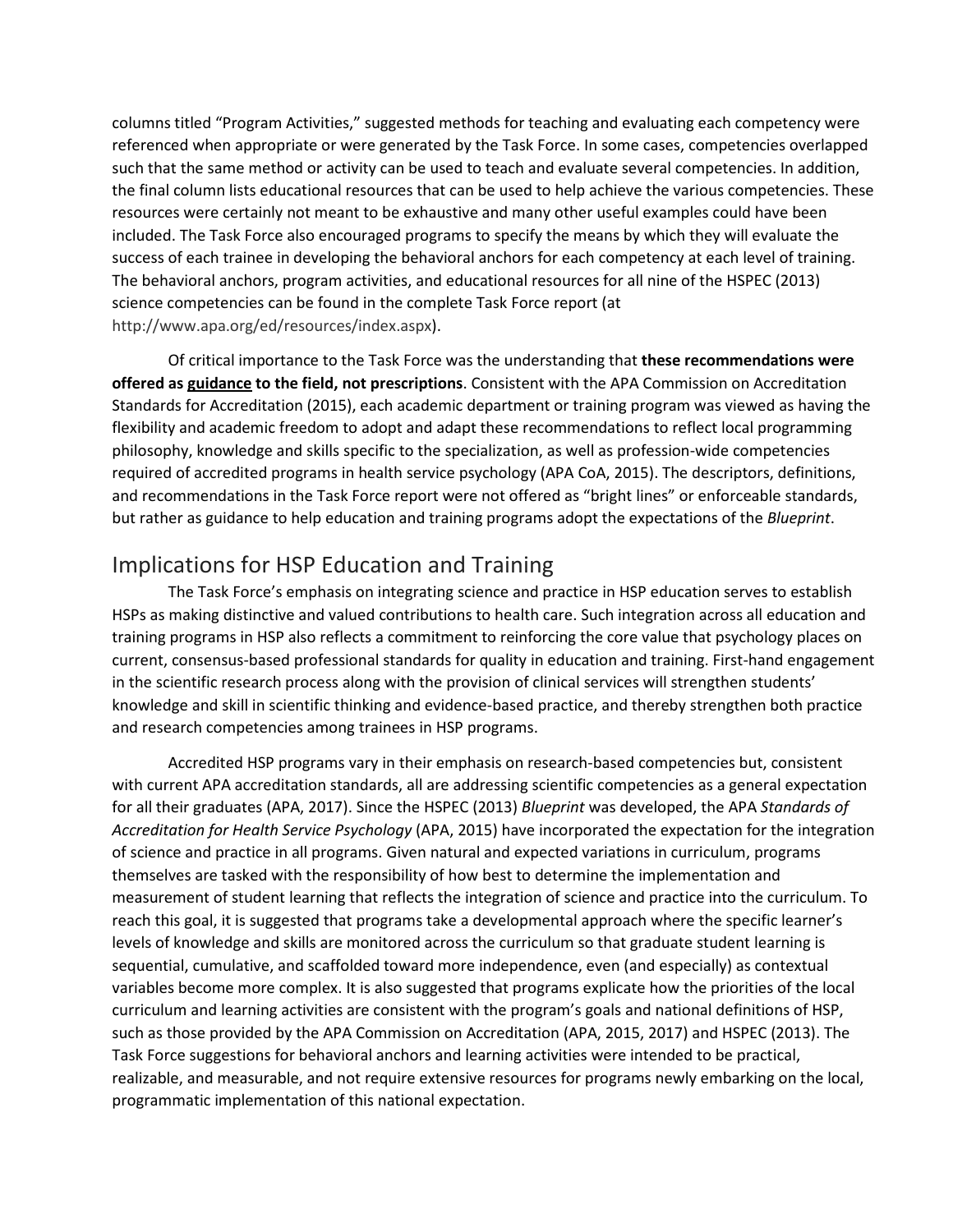As a first step in implementing these recommendations, programs should review their current infrastructure and graduation requirements to ensure that scientific knowledge and research methods are built in as essential aspects of the curriculum. Again, graduate-level HSP competency is no longer achieved simply by *consuming* scholarly works and research; rather the expectation now is that all students will be able to *engage in* and *produce* research products (APA, 2017). Many programs may already require students to lead or be heavily involved in projects involving randomized controlled clinical outcomes studies, multiple baseline single subject research, or the seeking of government or foundation grant funding for empirical research. Other programs expect students to do program evaluation studies where important local clinical or community questions are investigated using a range of skills in experimental design and data analysis. Departments without a requirement for empirically based research projects (e.g., a thesis or dissertation) would need to identify how best to meet the new expectations that each student be able to participate in and produce research versus merely consume it. This would provide an opportunity to take advantage of the myriad resources identified by the Task Force to facilitate competency development, some of which might be incorporated into existing program requirements.

Programs could also benefit from conducting a needs assessment to identify strengths and weaknesses within their curriculum, including possible or desired outcome measures (e.g., research productivity of students, graduation rates, time to degree, EPPP pass rates). They should also assess student level of readiness for the next level of education, training, and/or clinical practice using the grid developed by the Task Force for each of the science and research competencies. Once faculty in a program identify growth opportunities, they may find it useful to plan a graduated model for implementation where action steps are prioritized and sequenced to facilitate practical curriculum improvements and avoid overwhelming the program environment. Further, the expertise of current faculty should be considered including existing capacities that already exist and new capacities that require additional curricular expansion and/or additional resources or partnerships. A thorough review of outcome measures would also aid in this process. Useful questions to ask at this point include whether faculty are satisfied with the type of activities they require (e.g., quantitative and qualitative projects, quality improvement or program evaluation models)? Is there consensus that the outcome measures used are reliable and valid for decision making regarding the attainment of the expected competencies? Although student competency development often follows from a well-planned sequence of education and training experiences, faculty should also consider what types of variations are allowable for a student to demonstrate their competency. It is better for a program to plan for rather than to react to those variations as much as possible.

The Task Force believes that most programs in recent years, including Psy.D. programs, already include empirical learning opportunities for all their students that are consistent with their local and national pedagogical model and APA (2015) accreditation standards. The Task Force believes that the goal of training critical, scientific thinking should be implemented on the local level, yet still meet the overarching expectations of the national view of HSP being a scientifically based discipline.

Each program, regardless of the training model it uses, has individual strengths, resources, and opportunities to build scientific competencies, just as each program has unique strengths, resources, and opportunities to build clinical competencies in their students. Thus, programs should take advantage of their unique, local opportunities to build scientific competencies as well as clinical competencies and work toward integrating the two. We also appreciate how new expectations and fresh ideas can stimulate new ideas for strengthening a program, including new teaching methods and practices that are helpful to both faculty and students. Therefore, the integration of science and practice can, and should, embrace innovation across both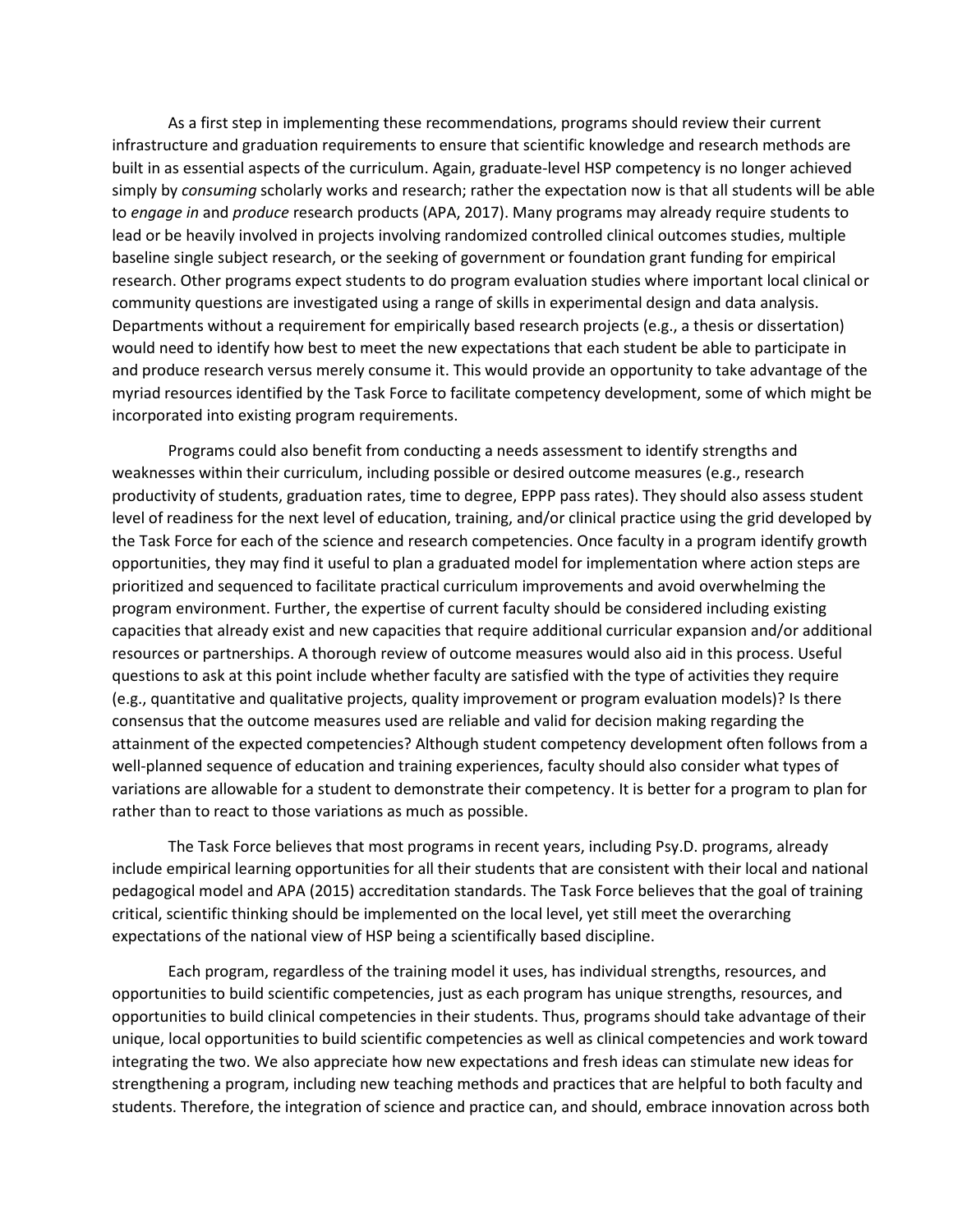these domains, as well as be balanced with established science- and practice-based learning activities. The Task Force table with behavioral anchors, learning activities, and resources for developing science competencies should be helpful to faculty who are considering how to modify their HSP programs to strengthen science-practice integration.

Health service psychology will benefit in important ways if these recommendations are widely adopted. Doing so would enhance public understanding that psychology, as a profession and a discipline, is grounded firmly in science. To the extent that developing HSP science competencies becomes a consistent expectation, it could not only enhance and strengthen education and training curricula in HSP but may also help unify the education and training community within the field. It would also set clear expectations to undergraduate students and educators that graduate training in psychology is science focused, potentially leading to a more uniform science- and practice-driven undergraduate curriculum for students who plan to study HSP at the graduate level. More agreement on undergraduate and graduate training to develop HSP science competencies might also lead to innovations in education and training that could be broadly implemented across courses over time. Further, the driving spirit of these changes might diminish the historical focus on differences in education and training associated with alignment to a specific training model. Adopting these recommendations will also reinforce current directions in HSP education and training. These include the now common use of the phrasing "health service psychology" instead of "professional psychology" and identification of HSP as a science-based health services profession. The newly adopted APA *Standards of Accreditation* already state that science is the foundation of HSP, and doctoral students and interns must be able to demonstrate the integration of science and practice (APA, 2017).

Broad implementation of the above recommendations, however, would represent a major culture shift for those who hold philosophies for education and training in HSP that have historically embraced a program's right to set their curriculum vs. having a standardized or core curriculum imposed on them (Benjamin, 2001). Such a culture shift might be viewed by some as a negative outcome of implementing these recommendations, and some psychologists likely view diversity in the implementation of HSP education and training as both a foundational principle and a strength of the field. Though there is room for flexibility, innovation, and program-specific diversity in the implementation of the task force recommendations and APA accreditation standards, some psychologists likely view these expectations as curtailing academic freedom.

Faculty within some HSP graduate programs will also face challenges to the implementation of the Task Force recommendations. Limited resources, particularly staffing and time that are already limited, may serve as an impediment to implementing these recommendations within some psychology graduate training programs. Concerns about adding requirements to what is seen as an already full training sequence may be heightened by the increasing clinical demands that are believed to be needed by students in order to be competitive for clinical internships (Belar, 2006). Moreover, as expectations for faculty engagement in administrative tasks in higher education increases (Mamiseishvili *&* Rosser, 2011), faculty may have limited time for appropriately modifying existing courses and core requirements within the training sequence to address these recommendations. Further, faculty may face time constraints related to the increased mentoring needed to strengthen student skills and competencies in the integration of science and practice (Hyatt & Williams, 2011).

A second and related challenge to implementing these recommendations stems from individual differences in attitudes or beliefs among trainees and faculty regarding the importance of integrating practice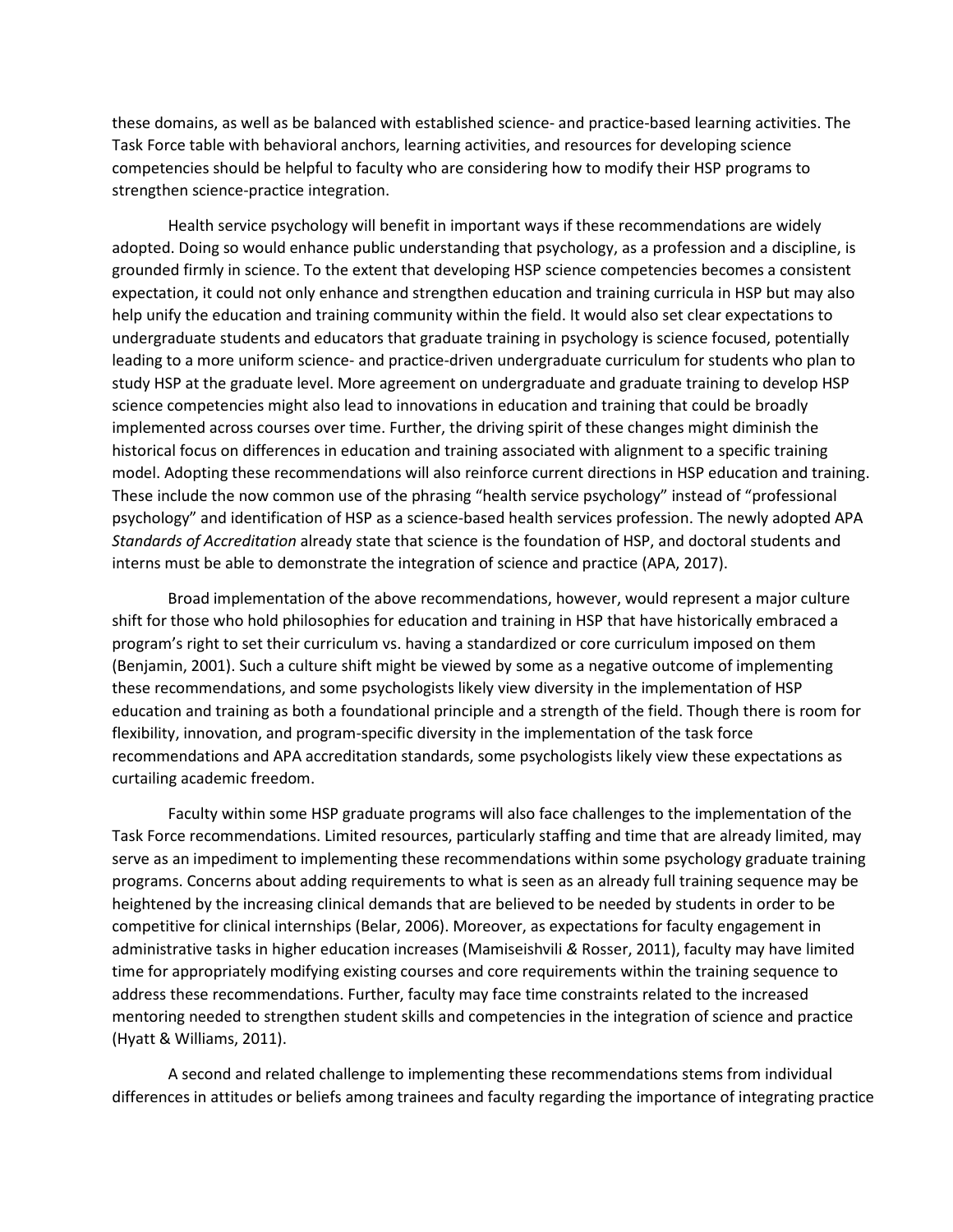and science in HSP. Research suggests that, in fact, it would be prudent to expect these challenges. Specifically, in both assessment and intervention services, a noticeable gap exists between the knowledge gleaned from research and the actual practices seen in service delivery (e.g., Jensen-Doss & Hawley, 2010, 2011; Kazdin, 2017). Multiple facets of attitudes and beliefs likely underlie the development and maintenance of the "research-practice gap" long observed in service delivery settings, including the belief that treatment outcome research is not generalizable because it relies on samples of clients who bear little resemblance to those seen in routine service settings (e.g., Weisz, Jensen-Doss, & Hawley, 2006). These beliefs may have their origins in the training setting, the very context in which the recommendations discussed in this paper are to be implemented. Thus, a useful next step in the process of implementing the Task Force recommendations may be survey research focused on the attitudes and beliefs that HSP trainees and faculty hold regarding both integrating science and practice in general and the Task Force recommendations in particular. Simply administering these surveys, in and of themselves, may facilitate the implementation of these recommendations.

#### **Conclusions**

The above recommendations highlight the professional value that psychologists hold for our sciencebased profession and re-calibrate the bar that all programs need to meet to realize the values to which we aspire. Each training component along the continuum from doctoral program to internship and postdoctoral fellowship will play a role. Each of the competencies is slightly different at each stage, and the full Task Force report provides multiple ideas and resources from which to choose. Making changes using resources from a document such as this helps individual programs identify what works best within their faculty structures and current curricula.

One of the most important conclusions arrived at by the Task Force was that expectations related to competence in the science domain, including carrying out research as an expected component of graduate education, presupposes competence in *all* HSP competencies and domains. Critical to the Task Force was also the understanding that the recommendations made were offered as guidance to the field, and each academic department or training program continues to enjoy the flexibility and academic freedom to adopt and adapt these recommendations to reflect local programming philosophy, resources, and opportunities; knowledge and skills specific to particular specializations; as well as profession-wide competencies required of accredited programs in HSP. The overarching goal of all the recommendations was to ensure that HSPs utilize a sophisticated degree of scientific mindedness and learn to do more than "consume research findings."

Implementing these recommendations provides the field with an important opportunity to resolve confusion and divisiveness that have long plagued HSP across its history. Nonetheless, some training programs will likely face significant challenges in implementing these suggestions. It is hoped that the above discussion will assist all programs to achieve the vision of HSPEC (2013) to develop a more unified and coherent approach to education and training in HSP that is needed to help propel the field forward as it moves into the next stages of its development as a health services profession.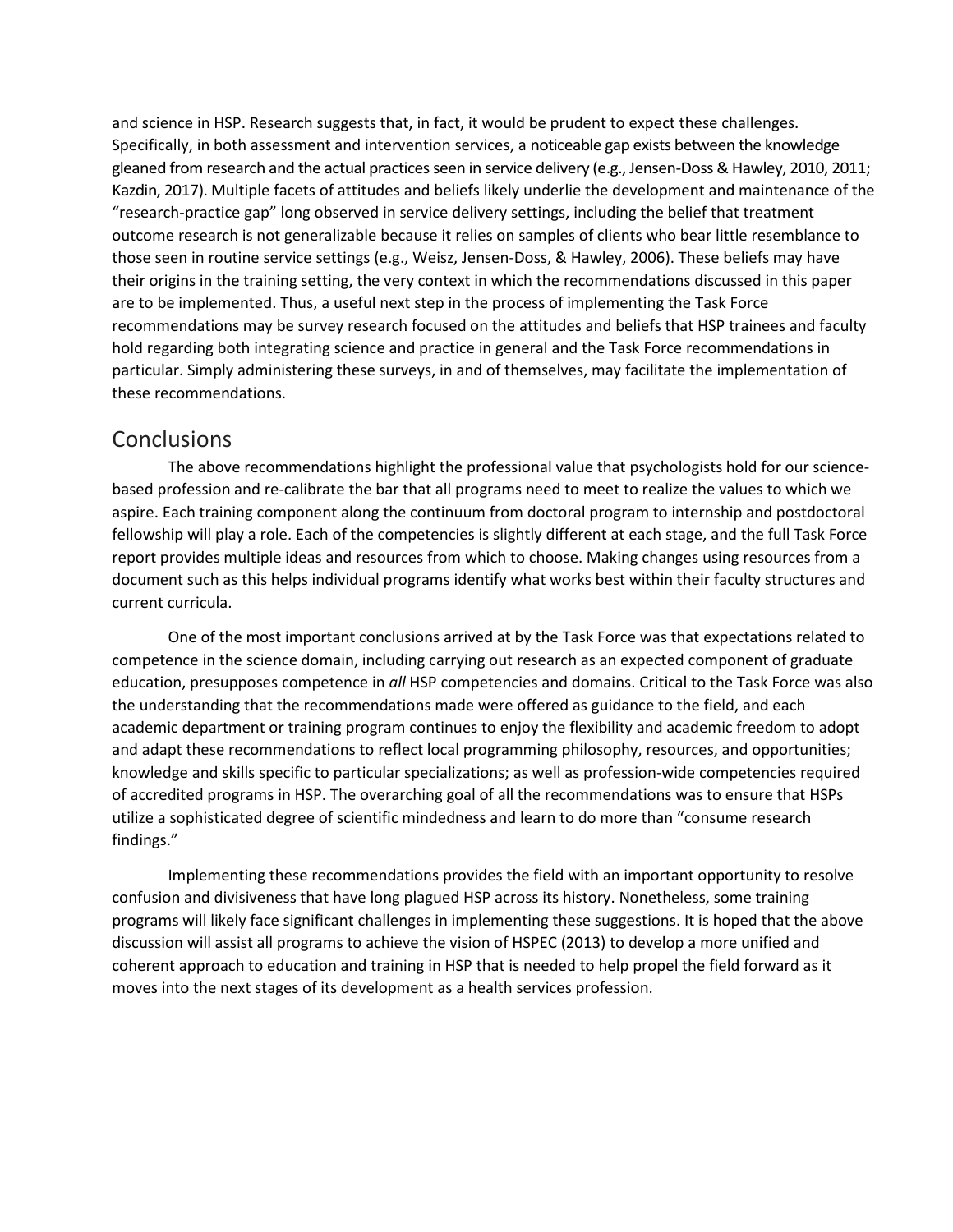#### References

- American Psychological Association Presidential Task Force on Evidence-Based Practice. (2006). Evidencebased practice in psychology. *American Psychologist, 61,* 271-285.
- American Psychological Association. (2011). *Revised competency benchmarks.* Retrieved from http://www.apa.org/ed/graduate/competency.aspx.
- American Psychological Association, Commission on Accreditation. (2015). *Standards of Accreditation for Health Service Psychology.* Retrieved from

http://www.apa.org/ed/accreditation/about/policies/standards-of-accreditation.pdf

- American Psychological Association, Commission on Accreditation. (2017). *Implementing regulation C-8 D profession wide competencies*. Retrieved from [http://www.apa.org/ed/accreditation/section-c](http://www.apa.org/ed/accreditation/section-c-soa.pdf)[soa.pdf.](http://www.apa.org/ed/accreditation/section-c-soa.pdf)
- APA Presidential Task Force on Evidence-Based Practice. (2006). Evidence-based practice in psychology. *American Psychologist*, *61*, 271-285.
- Belar, C. D. (2006). Graduate education in clinical psychology: "We're not in Kansas anymore". *Training and Education in Professional Psychology, S*(2), 69-79.
- Benjamin, L. T., Jr. (2001). American psychology's struggles with its curriculum: Should a thousand flowers bloom? *American Psychologist, 56*, 735-742.
- Bieschke, K. J., Fouad, N. A., Collins, F. L., & Halonen, J. S. (2004). The scientifically-minded psychologist: Science as a core competency. *Journal of Clinical Psychology, 60,* 713-723.
- Clark, K. E. (1957). *America's psychologists.* Washington, DC: American Psychological Association
- Corsini, R. J., & Wedding, D. (2008). *Current psychotherapies* (8th ed.). Belmont, CA: Thomson Brooks/Cole. Council of Counseling Psychology Training Programs (2013).
- Council of Counseling Psychology Training Programs. (2013). *Counseling psychology core competencies.* Retrieved from: http://www.ccptp.org/assets/docs/copsy%20competencies%20final2.pdf
- Health Service Psychology Education Collaborative. (2013). Professional psychology in health care services: A blueprint for education and training. *American Psychologist, 68,* 411-426.
- Hoch, E. I., Ross., A. G., & Winder, C. L. (1966). *Professional preparation of clinical psychologists.* Washington, DC: American Psychological Association.
- Hughes, E. C. (1952). Psychology: Science and/or profession. *American Psychologist, 7*, 441-43.
- Hyatt, L., & Williams, P. E. (2011). 21st Century competencies for doctoral leadership faculty. *Innovative Higher Education, 36*(1), 53-66.
- Institute of Medicine. (2001). *Crossing the quality chasm: A new health system for the 21st century.* Washington, DC: National Academies Press
- Jensen-Doss, A., & Hawley, K.M. (2010). Understanding barriers to evidence-based assessment: Clinician attitudes toward standardized assessment tools. *Journal of Clinical Child & Adolescent Psychology, 39*, 885-896.
- Jensen-Doss, A., & Hawley, K.M. (2011). Understanding clinicians' diagnostic practices: Attitudes toward the utility of diagnosis and standardized diagnostic tools. *Administration and Policy in Mental Health and Mental Health Services Research*, *38*, 476-485.
- Kazdin, A.E. (2017). Addressing the treatment gap: A key challenge for extending evidence-based psychosocial interventions. *Behaviour Research and Therapy*, *88*, 7-18.
- Korman, M. (Ed.). (1976). *Levels and patterns of professional training in psychology.* Washington, DC: American Psychological Association.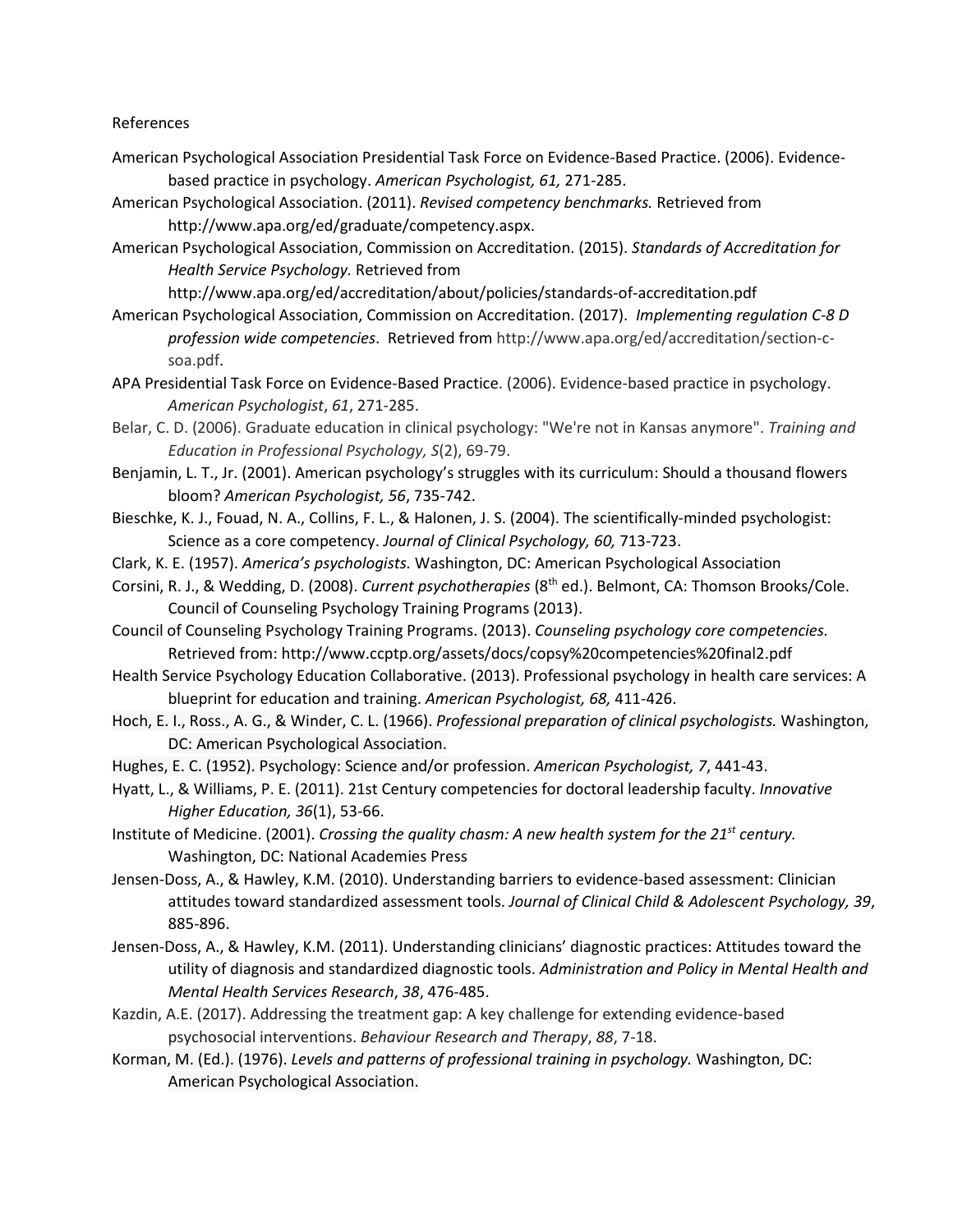- Mamiseishvili*,* K., & Rosser*,* V. J. (2011). Examining the relationship between faculty productivity and job satisfaction. *Journal of the Professoriate, 5*(2), 100-132.
- McFall, R. M., Treat, T. A., & Simons, R. F. (2015). Clinical science model. In R. L. Cautin & S. O. Lilienfeld (Eds.), *The encyclopedia of clinical psychology* (pp. 1-9). New York: Wiley.
- Neimeyer, G. J., Taylor, J. M., & Rozensky, R. H. (2012). The diminishing durability of knowledge in professional psychology: A Delphi Poll of specialties and proficiencies. *Professional Psychology: Research and Practice, 43*(4), 364-371.
- Norcross, J. D., Koocher, G. P., & Garofalo, A. (2006). Discredited psychological treatments and tests: A Delphi poll. *Professional Psychology: Research and Practice, 37*, 515-522.
- Peterson, R. L., McHolland, J. D., Bent, R. J., Davis-Russell, E., Edwall, G. E., Polite, K., Singer, D. L., & Stricker, G. (1992). *The core curriculum in professional psychology.* Washington, DC: American Psychological Association.
- Raimy, V. C. (1950). *Training in clinical psychology.* New York: Prentice Hall.
- Society for Health Psychology (2016). *Competencies in research for health psychologists.* Retrived from https://societyforhealthpsychology.org/training/training-competencies/competencies-researchhealth-psychologists/
- Sternberg, R. J. (2005). Unifying the field of psychology. In R. J. Sternberg (Ed.), *Unity in psychology: Possibility or pipedream?* (pp. 3-14). Washington, DC: American Psychological Association.
- University of Saskatchewan Department of Psychology (2013). Core competencies of a clinical psychologist. Retrieved from: [http://artsandscience.usask.ca/psychology/p](http://artsandscience.usask.ca/psychology/)rograms/ clinical/sub\_pages/core\_competencies.php
- Weisz, J.R., Jensen-Doss, A., & Hawley, K.M. (2006). Evidence-based youth psychotherapies versus usual clinical care: a meta-analysis of direct comparisons. *American Psychologist*, *61*, 671-689.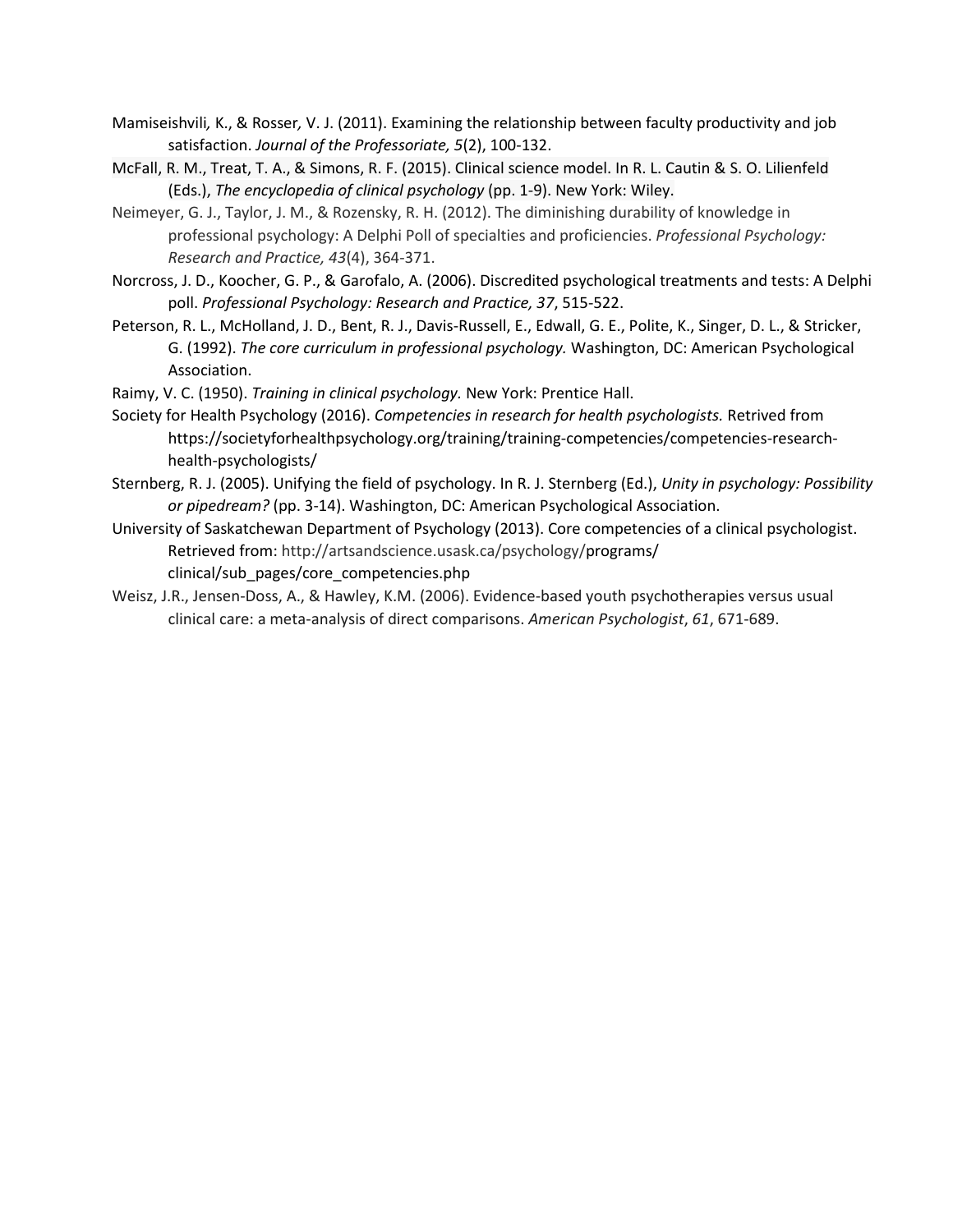Table. Examples of APA BEA Task Force Recommendations for the Integration of Science and Practice in HSP Training, Activities and Resources for the First of Nine Competencies (full table is available at [http://www.apa.org/ed/resources/index.aspx\)](http://www.apa.org/ed/resources/index.aspx)

HEALTH SERVICE PSYCHOLOGY (HSP) COMPETENCIES INTEGRATING SCIENCE AND PRACTICE Scientific Knowledge and Methods Competency 1: Be knowledgeable about the biological, cognitive, affective, social, and lifespan developmental bases of behavior; able to critically evaluate relevant literature; and apply that knowledge in practice Readiness for Practicum Readines s for Internshi p Readines s for Entry into Practice Behavioral Anchors for Trainee Program Activities Behavior al Anchors for Trainee Program Activities Behavior al Anchors for Individua l Program Activities Resources Demonstrat es understandi ng of psychology as a sciencea Demonstrat es understandi ng of core scientific conceptuali zations of human behaviorb Demonstrat es basic knowledge of the breadth of Course work in biological , cognitive, affective, social, and lifespan develop mental bases of behavior Coursew ork on scientific method. Assign and evaluate a literature Demonst rates intermed iate level knowled ge of core science (i.e., scientific bases of behavior )a **Critically** evaluate s scientific literature b Demonst rates understa Provide readings and incorpora te into qualifying or compreh ensive examinati on measures of core knowledg e of field and major area of study Require practica in which Demonst rates advance d level knowled ge of core science (i.e., scientific bases of behavior )a Accurate ly evaluate s scientific literatur e regardin Review written biopsychoso cial conceptualiz ations of a client (e.g., treatment plans, assessment reports, case conceptualiz ations) Critique live or videotaped supervision of a practicum student providing [Critical Thinking Activities: 2016: Psych Learning Curve Article: Think like a scientist:](http://www.apa.org/ed/precollege/ptn/2015/12/think-like-scientist.aspx)  [Harnessing Current Events to Teach Psychological Science](http://www.apa.org/ed/precollege/ptn/2015/12/think-like-scientist.aspx) [Psychosocial interventions for mental and substance use disorders: A framework for](http://www.nationalacademies.org/hmd/reports/2015/psychosocial-interventions-mental-substance-abuse-disorders.aspx)  [establishing evidence-based standards.](http://www.nationalacademies.org/hmd/reports/2015/psychosocial-interventions-mental-substance-abuse-disorders.aspx) [Finding what works in health care: Standards for systematic](http://nationalacademies.org/hmd/reports/2011/finding-what-works-in-health-care-standards-for-systematic-reviews.aspx) reviews.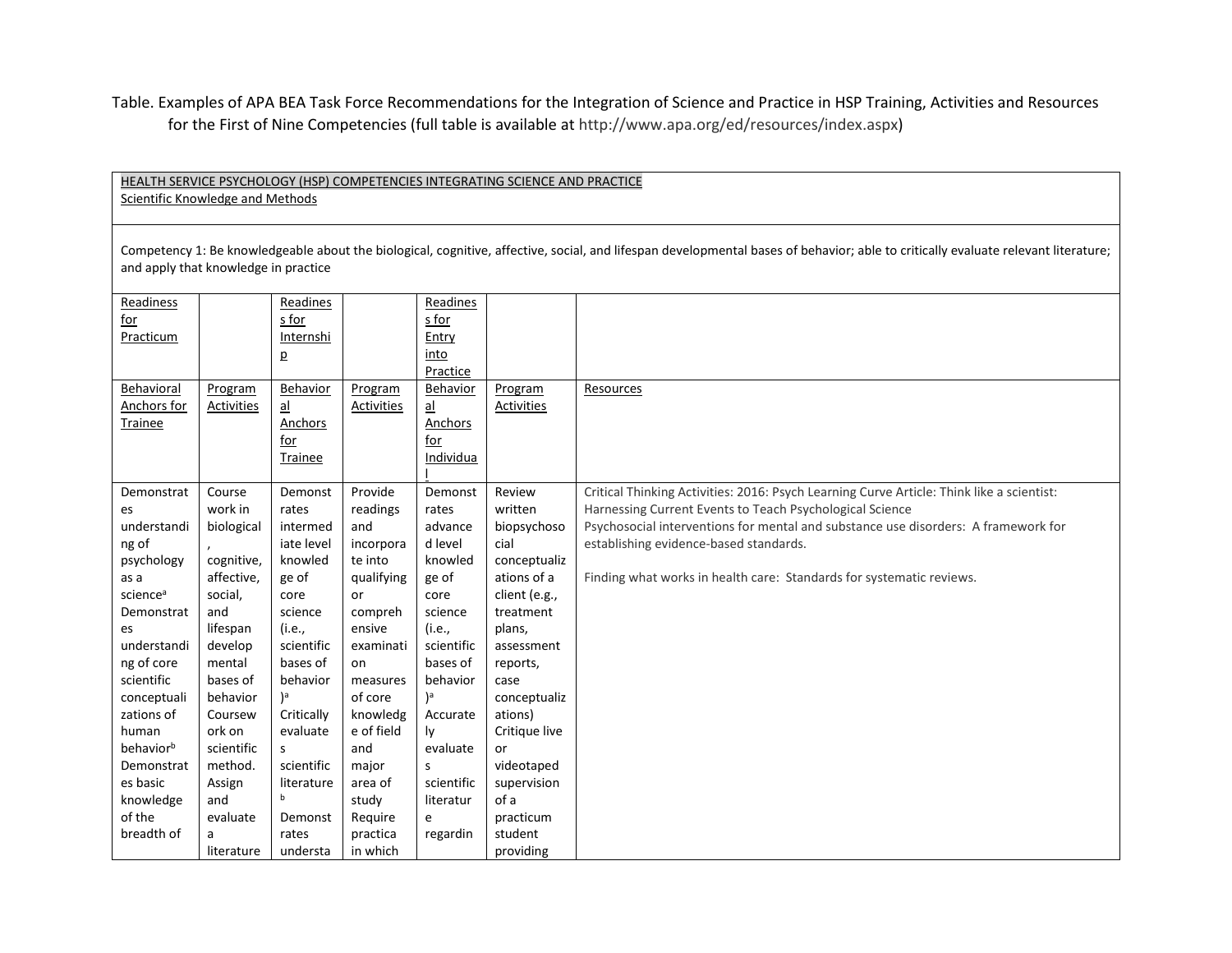| scientific             | review of  | nding of   | the        | g clinical | evidence-      |  |
|------------------------|------------|------------|------------|------------|----------------|--|
| psychologyb            | a specific | intersecti | student    | issuesb    | based          |  |
| Cites                  | clinical   | ons        | provides   | Identifie  | treatment      |  |
| scientific             | topic, in  | across     | assessme   | s          | Require        |  |
| literature to          | which an   | core       | nt and     | multiple   | case           |  |
| support an             | evaluatio  | areas of   | interventi | factors    | presentatio    |  |
| argument               | n of the   | psycholo   | on that is | and        | n in group     |  |
| when                   | quality of | gical      | evidence   | interacti  | supervision    |  |
| appropriate            | the        | scienceb   | based      | ons of     | or didactic    |  |
| b                      | evidence   | Formulat   | Program    | those      | setting in     |  |
| Evaluates              | is applied | es         | requires   | factors    | which          |  |
| scholarly              | to the     | scientific | students   | that       | trainee        |  |
| literature             | conclusio  | question   | complete   | underlie   | describes an   |  |
| on a topic             | ns         | s and      | a written  | patholog   | assessment     |  |
| as needed <sup>b</sup> | Assign     | research   | or oral    | ical       | or course of   |  |
|                        | and        | inquiries  | examinati  | behavior   | treatment,     |  |
|                        | evaluate   | emerging   | on in      | b          | and            |  |
|                        | a case     | from       | which the  | Selects    | refinements    |  |
|                        | study in   | existing   | student    |            | , in view of   |  |
|                        |            |            |            | appropri   |                |  |
|                        | which an   | knowled    | describes  | ate        | evidence       |  |
|                        | approach   | ge baseb   | a course   | assessm    | base           |  |
|                        | to         | Applies    | of         | ent or     |                |  |
|                        | diagnosis  | knowled    | assessme   | intervent  |                |  |
|                        | or         | ge base    | nt or      | ion        |                |  |
|                        | treatmen   | to         | treatmen   | approac    |                |  |
|                        | t is       | determin   | t in view  | hes        |                |  |
|                        | defined    | e and      | of the     | based on   |                |  |
|                        | in view of | refine     | literature | relevant   |                |  |
|                        | the        | the        |            | literatur  |                |  |
|                        | literature | assessme   |            | e          |                |  |
|                        |            | nt or      |            |            |                |  |
|                        |            | treatmen   |            |            |                |  |
|                        |            | t of a     |            |            |                |  |
|                        |            | client in  |            |            |                |  |
|                        |            | the        |            |            |                |  |
|                        |            | practicu   |            |            |                |  |
|                        |            | m setting  |            |            |                |  |
| Demonstrat             |            |            |            | Refines    | Evaluate       |  |
| es                     |            |            |            | approac    | student        |  |
| openness to            |            |            |            | h to       | providing      |  |
| multiple               |            |            |            | assessm    | scientifically |  |
| forms of               |            |            |            | ent or     | based          |  |
| scientific             |            |            |            | treatme    | education      |  |
| inquiryb               |            |            |            | nt based   | and/or         |  |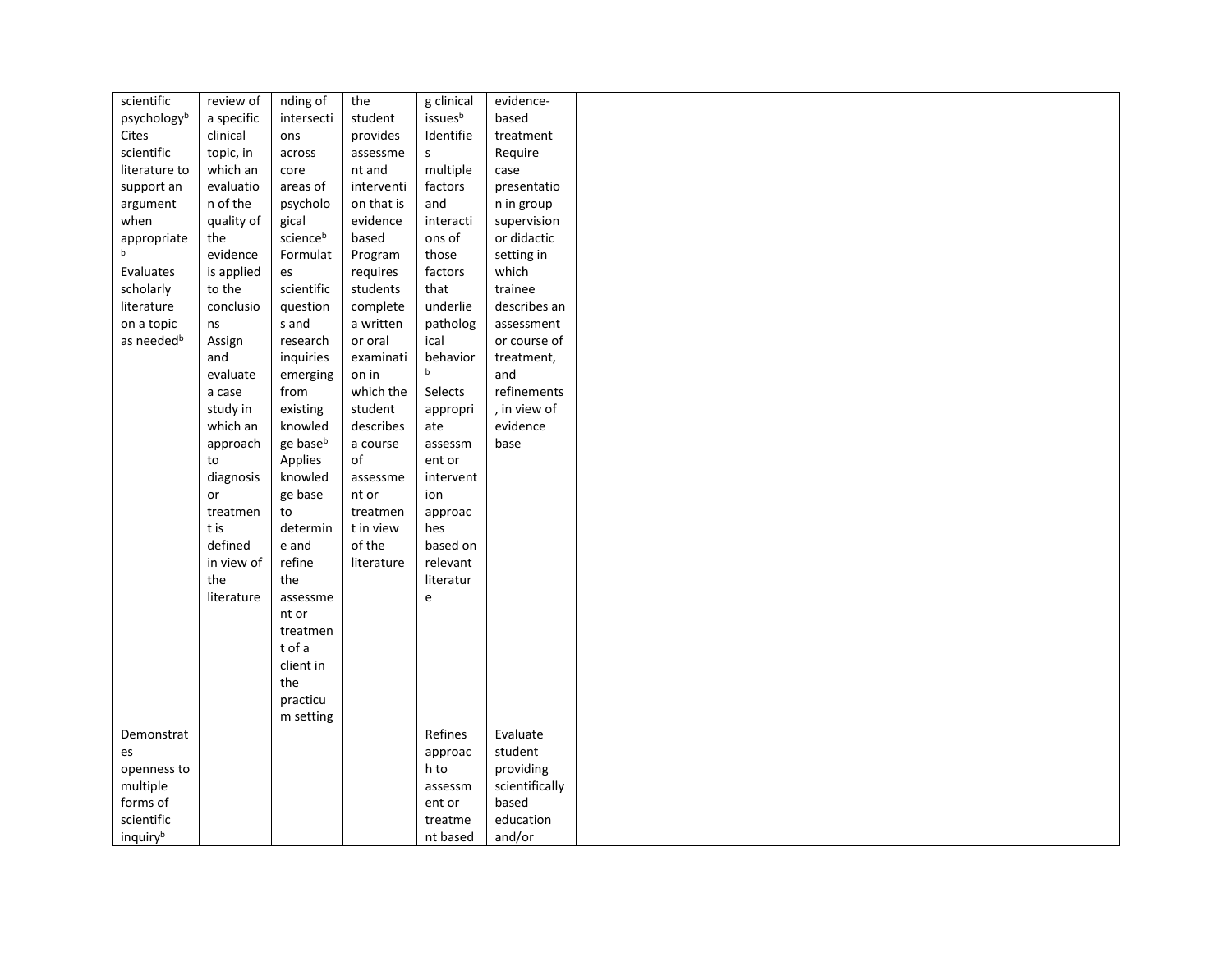| The          |  | on        | consultation   |  |
|--------------|--|-----------|----------------|--|
| historical   |  | appropri  | to             |  |
| relationship |  | ately     | interprofessi  |  |
| of health    |  | measure   | onal team      |  |
| (service)    |  | d         | about a        |  |
| psychology   |  | outcome   | clinical topic |  |
| to the basic |  | s and     |                |  |
| sciences,    |  | relevant  |                |  |
| public       |  | literatur |                |  |
| health and   |  | e         |                |  |
| clinical     |  |           |                |  |
| investigatio |  |           |                |  |
| $n^{c}$      |  |           |                |  |
| Scientific   |  |           |                |  |
| foundations  |  |           |                |  |
| and          |  |           |                |  |
| methods of   |  |           |                |  |
| psychology   |  |           |                |  |
| and          |  |           |                |  |
| exposure to  |  |           |                |  |
| allied       |  |           |                |  |
| healthc      |  |           |                |  |

Note: <sup>a</sup> APA, 2011; <sup>b</sup> Council of Counseling Psychology Training Programs, 2013; <sup>c</sup> Society for Health Psychology, 2016; <sup>d</sup> University of Saskatchewan Department of Psychology, 2013.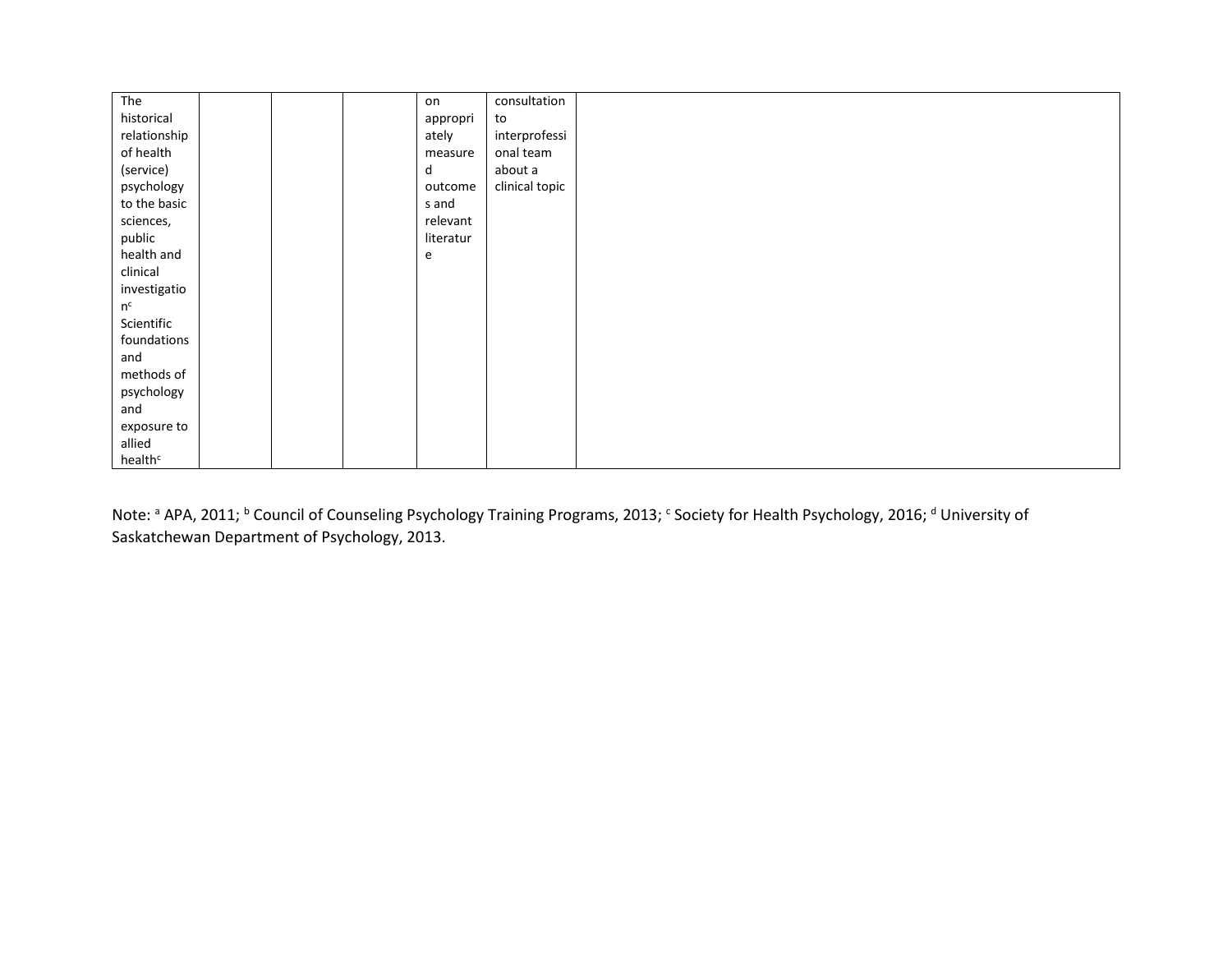## Appendix I

Recommendations of the Health Service Psychology Education Collaborative (2013)

- Recommendation 1. The competencies of psychologists who provide health services should be clearly articulated and understood by faculty, students, regulators, and the public.
- Recommendation 2. There should be guidelines for minimal qualifications to enter doctoral programs that prepare health service psychologists.
- Recommendation 3. Psychology needs to articulate and evaluate the competencies for each level of education and training of health service psychologists, as well as examine the sequence itself.
- Recommendation 4. There needs to be increased focus on competency assessment in psychology education and training for the delivery of health care services.
- Recommendation 5. The integration of science and practice requires health service psychologists to implement evidence-based procedures, utilize a sophisticated degree of scientific mindedness, and do more than "consume" research findings.
- Recommendation 6. Psychology needs to engage in self-regulation for the education and training of health service psychologists by adopting a national standard of accreditation.
- Recommendation 7. Psychology needs more research relevant to the preparation and roles of health service psychologists and must have an ongoing, comprehensive workforce analysis.